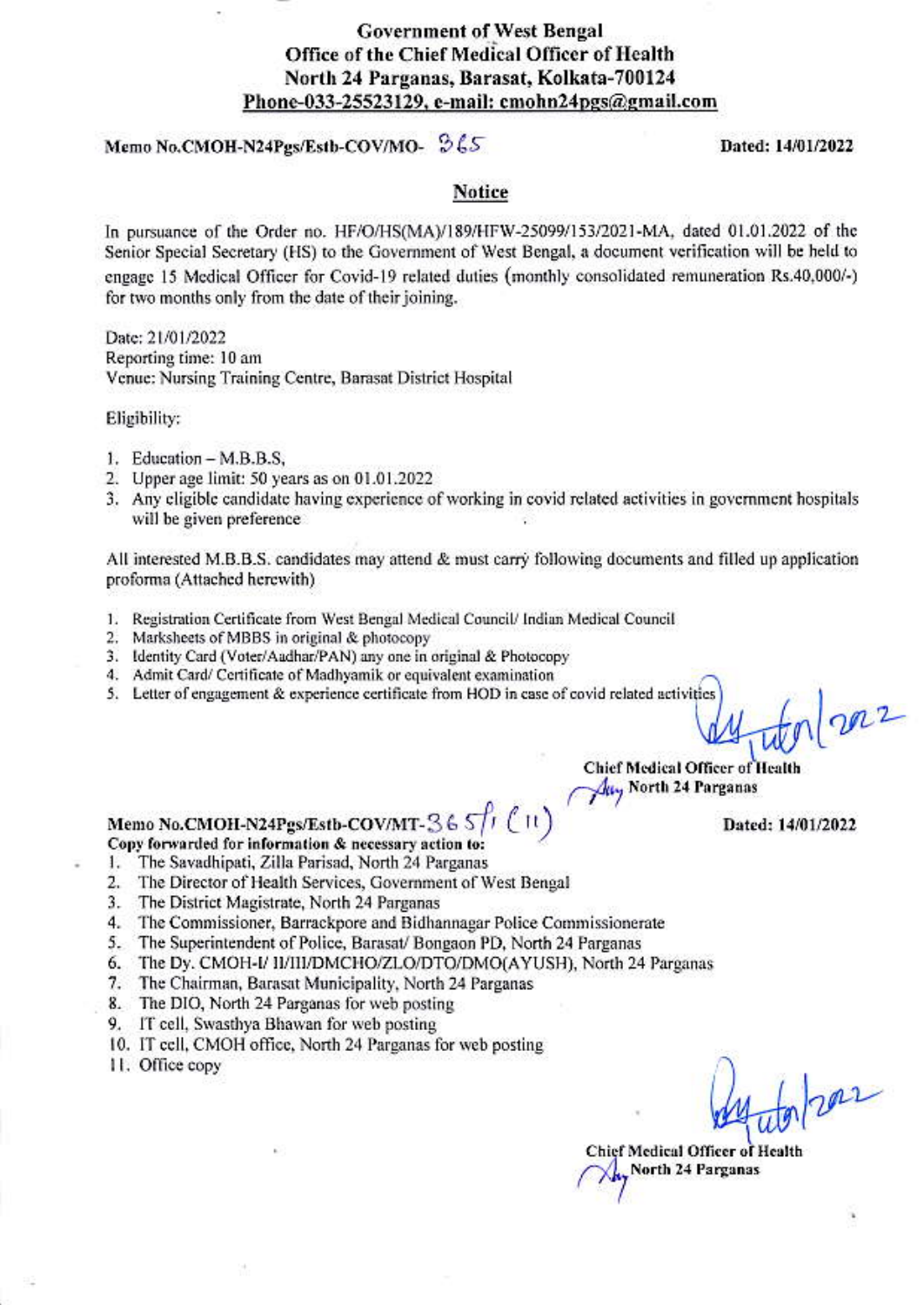#### Memo No.CMOH-N24Pgs/Estb-COV/MT- 366

Dated: 14/01/2022

#### Notice

In pursuance of the Order no. HF/O/HS(MA)/189/HFW-25099/153/2021-MA, dated 01.01.2022 of the Senior Special Secretary (HS) to the Government of West Bengal, a document verification will be held to engage 55 posts of MT(CCU) & MT(Lab) for Covid-19 related duties (monthly consolidated remuneration Rs.17,220/-) for two months only from the date of their joining.

Date: 21/01/2022 Reporting time: 10 am Venue: Nursing Training Centre, Barasat District Hospital

Eligibility:

- 1. Education-Diploma in MT (CCU) & MT (Lab)
- 2. Upper age limit: 40 years as on 01.01.2022
- 3. Any eligible candidate having experience of working in covid related activities in government hospitals will be given preference

All interested Degree/ Diploma in MT(CCU) & MT(Lab) candidates may attend & must carry following documents and filled up application proforma (Attached herewith)

- 1. Certificate of Degree/ Diploma in MT(CCU) & MT(Lab) course from State Medical Faculty, West Bengal
- 2. Marksheet of Degree/ Diploma in MT(CCU) & MT(Lab) course in original & photocopy
- 3. Identity Card (Voter/Aadhar/PAN) any one in original & Photocopy
- 4. Admit Card/ Certificate of Madhyamik or equivalent examination
- 5. Letter of engagement & experience certificate from HOD in case of covid related activities

**Chief Medical Officer of Heal** New North 24 Parganas

Dated: 14/01/2022

# Memo No.CMOH-N24Pgs/Estb-COV/MT-384/(1(1)

- Copy forwarded for information & necessary action to:
- The Savadhipati, Zilla Parisad, North 24 Parganas Т.
- 2. The Director of Health Services, Government of West Bengal
- The District Magistrate, North 24 Parganas 3.
- 4. The Commissioner, Barrackpore and Bidhannagar Police Commissionerate
- 5. The Superintendent of Police, Barasat/ Bongaon PD, North 24 Parganas
- The Dy. CMOH-I/ II/III/DMCHO/ZLO/DTO/DMO(AYUSH), North 24 Parganas 6.
- 7. The Chairman, Barasat Municipality, North 24 Parganas
- 8. The DIO, North 24 Parganas for web posting
- 9. IT cell, Swasthya Bhawan for web posting
- 10. IT cell, CMOH office, North 24 Parganas for web posting
- 11. Office copy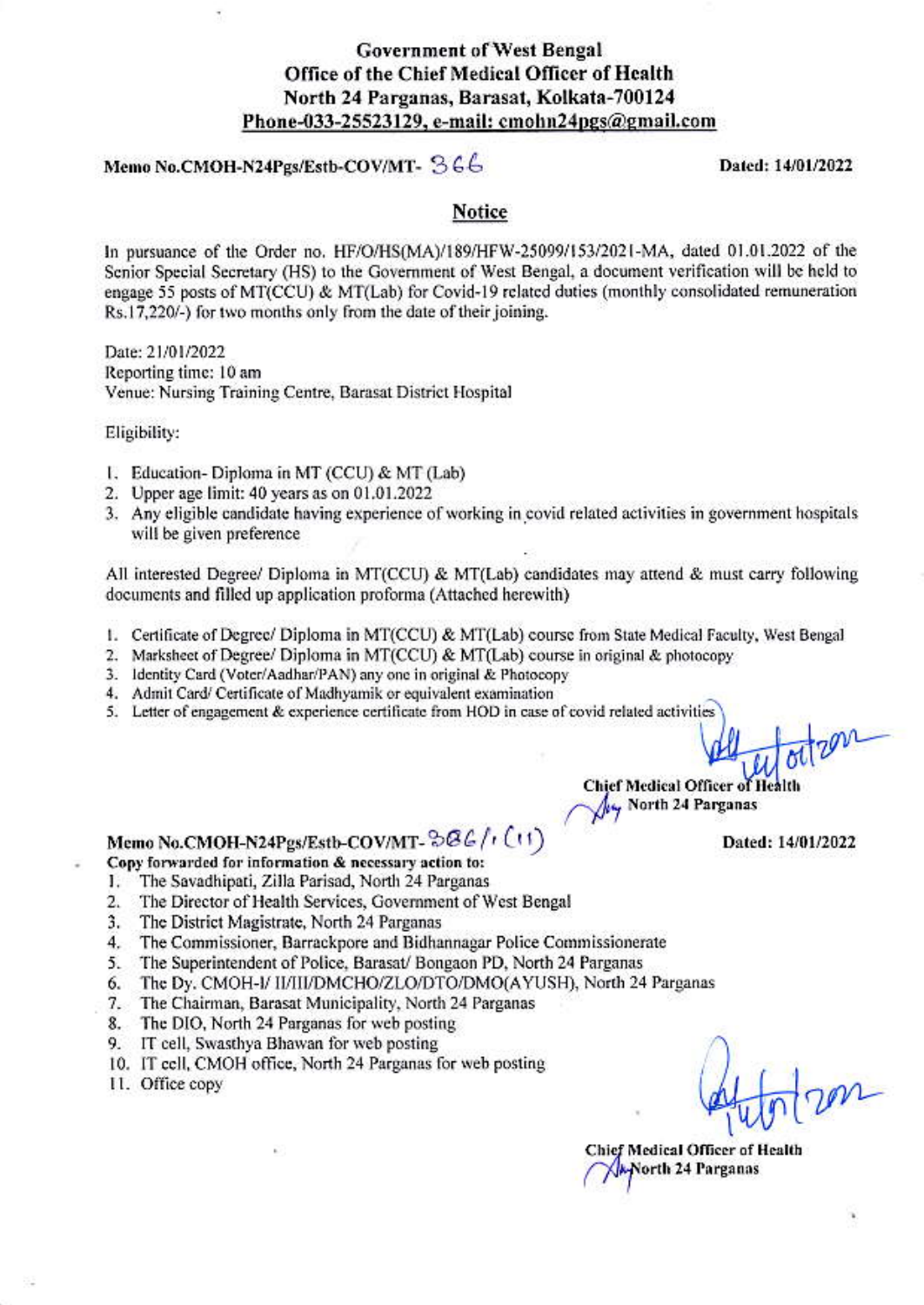#### Memo No.CMOH-N24Pgs/Estb.-COV/NUR- $367$

Dated: 14/01/2022

#### Notice

In pursuance of the Order no. HF/O/HS(MA)/189/HFW-25099/153/2021-MA, Dated 01.01.2022 of the Senior Special Secretary (HS) to the Government of West Bengal, a document verification will be held to engage 40 numbers of Staff Nurse for Covid-19 related duties (monthly consolidated remuneration Rs.17,220/-) for two months only from the date of their joining.

Date: 21/01/2022 Reporting time: 10 am Venue: Nursing Training Centre, Barasat District Hospital

Eligibility:

- 1. Education MSC (Nursing)/ BSC (Nursing)/ GNM course passed
- 2. Upper age limit: 40 years as on 01.01.2022
- 3. Any eligible candidate having experience of working in covid related activities in government hospitals will be given preference

All interested MSC (Nursing)/ BSC (Nursing)/ GNM course passed candidates may attend & must carry following documents and filled up application proforma (Attached herewith)

- 1. Certificate of MSC (Nursing)/ BSC (Nursing)/ GNM course from West Bengal Nursing Council
- 2. Marksheet of MSC (Nursing)/ BSC (Nursing)/ GNM course in original & photocopy
- 3. Identity Card (Voter/Aadhar/PAN) any one in original & Photocopy
- 4. Admit Card/ Certificate of Madhyamik or equivalent examination
- 5. Letter of engagement & experience certificate from HOD in case of covid related activities

**Chief Medical Officer** 

North 24 Parganas

Dated: 14/01/2022

#### Memo No.CMOH-N24Pgs/Estb.-COV/NUR- 367/1/11

Copy forwarded for information & necessary action to:

- The Savadhipati, Zilla Parisad, North 24 Parganas 1.
- $\overline{2}$ . The Director of Health Services, Government of West Bengal
- $3.$ The District Magistrate, North 24 Parganas
- 4. The Commissioner, Barrackpore and Bidhannagar Police Commissionerate
- The Superintendent of Police, Barasat/ Bongaon PD, North 24 Parganas 5.
- The Dy. CMOH-I/ II/III/DMCHO/ZLO/DTO/DMO(AYUSH), North 24 Parganas 6.
- 7. The Chairman, Barasat Municipality, North 24 Parganas
- 8. The DIO, North 24 Parganas for web posting
- 9. IT cell, Swasthya Bhawan for web posting
- 10. IT cell, CMOH office, North 24 Parganas for web posting
- 11. Office copy

m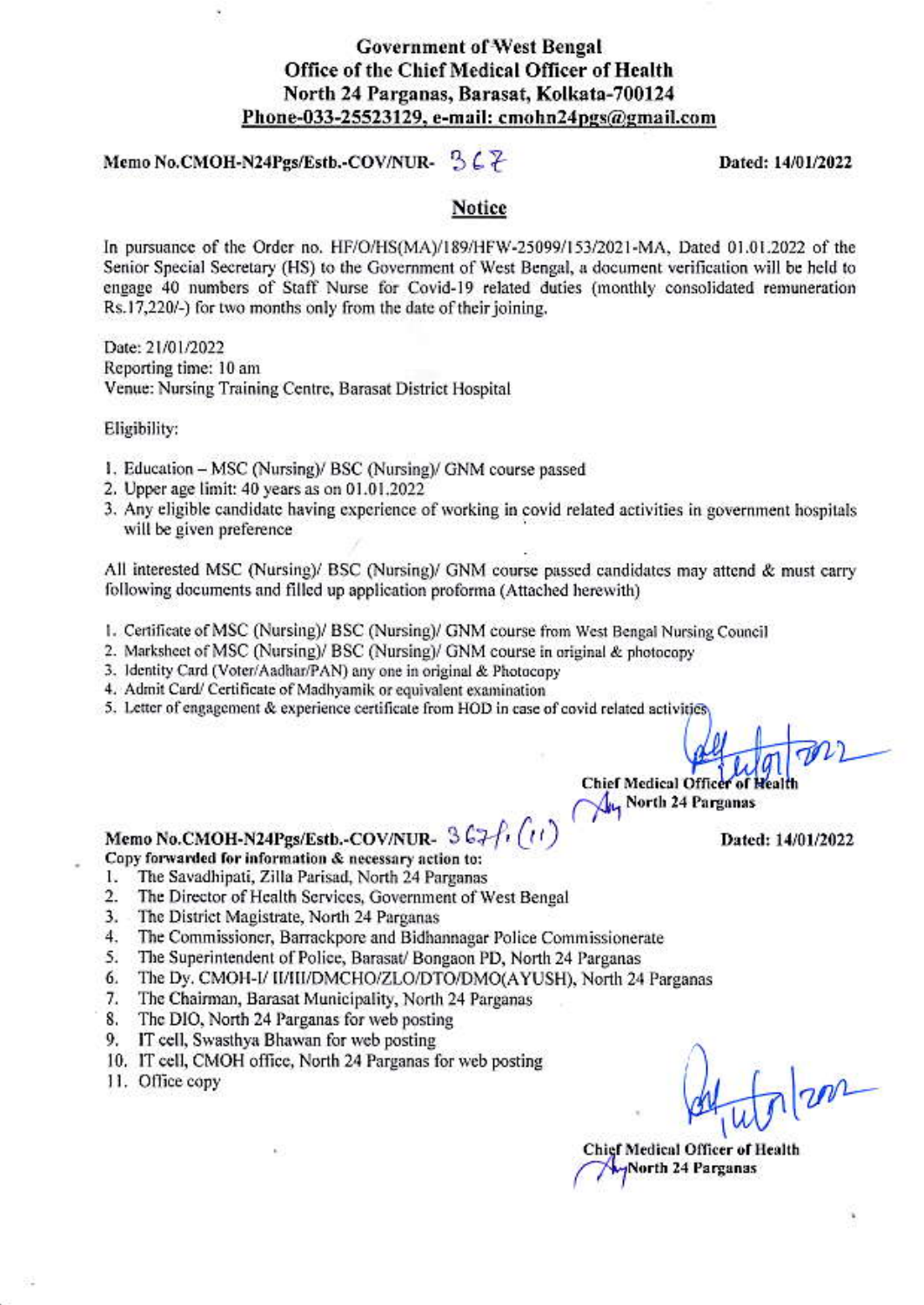#### Memo No.CMOH-N24Pgs/Estb.-COV/  $368$

#### Dated: 14/01/2022

#### **Notice**

In pursuance of the Order no. HF/O/HS(MA)/189/HFW-25099/153/2021-MA, dated 01.01.2022 of the Senior Special Secretary (HS) to the Government of West Bengal, a document verification will be held to engage 15 numbers of Para Medical Workers for Covid-19 related duties (monthly consolidated remuneration Rs.16,000/-) for two months only from the date of their joining.

Date: 21/01/2022 Reporting time: 10 am Venue: Nursing Training Centre, Barasat District Hospital

Eligibility:

- 1. Education Degree in Bio-Science
- 2. At least 6 months Computer training from a recognized institute
- 3. Upper age limit: 40 years as on 01.01.2022
- 4. Any eligible candidate having experience of working in covid related activities in government hospitals will be given preference.

All interested Bio-Science Graduate candidates may attend & must carry following documents and filled up application proforma (Attached herewith)

- 1. Marksheet of Bio-Science course in original & photocopy
- 2. Computer certificate in original & photocopy
- 3. Identity Card (Voter/Aadhar/PAN) any one in original & Photocopy
- 4. Admit Card/ Certificate of Madhyamik or equivalent examination
- 5. Letter of engagement & experience certificate from HOD in case of covid related activities

Chief Medical Officer of Health **Any North 24 Parganas** 

Dated: 14/01/2022

## Memo No.CMOH-N24Pgs/Estb.-COV/ 3 68/ Copy forwarded for information & necessary action to:

- 1. The Savadhipati, Zilla Parisad, North 24 Parganas
- 2. The Director of Health Services, Government of West Bengal
- 3. The District Magistrate, North 24 Parganas
- 4. The Commissioner, Barrackpore and Bidhannagar Police Commissionerate
- 5. The Superintendent of Police, Barasat/ Bongaon PD, North 24 Parganas
- 6. The Dy. CMOH-I/ II/III/DMCHO/ZLO/DTO/DMO(AYUSH), North 24 Parganas
- 7. The Chairman, Barasat Municipality, North 24 Parganas
- 8. The DIO, North 24 Parganas for web posting
- 9. IT cell, Swasthya Bhawan for web posting
- 10. IT cell, CMOH office, North 24 Parganas for web posting
- 11. Office copy

 $202$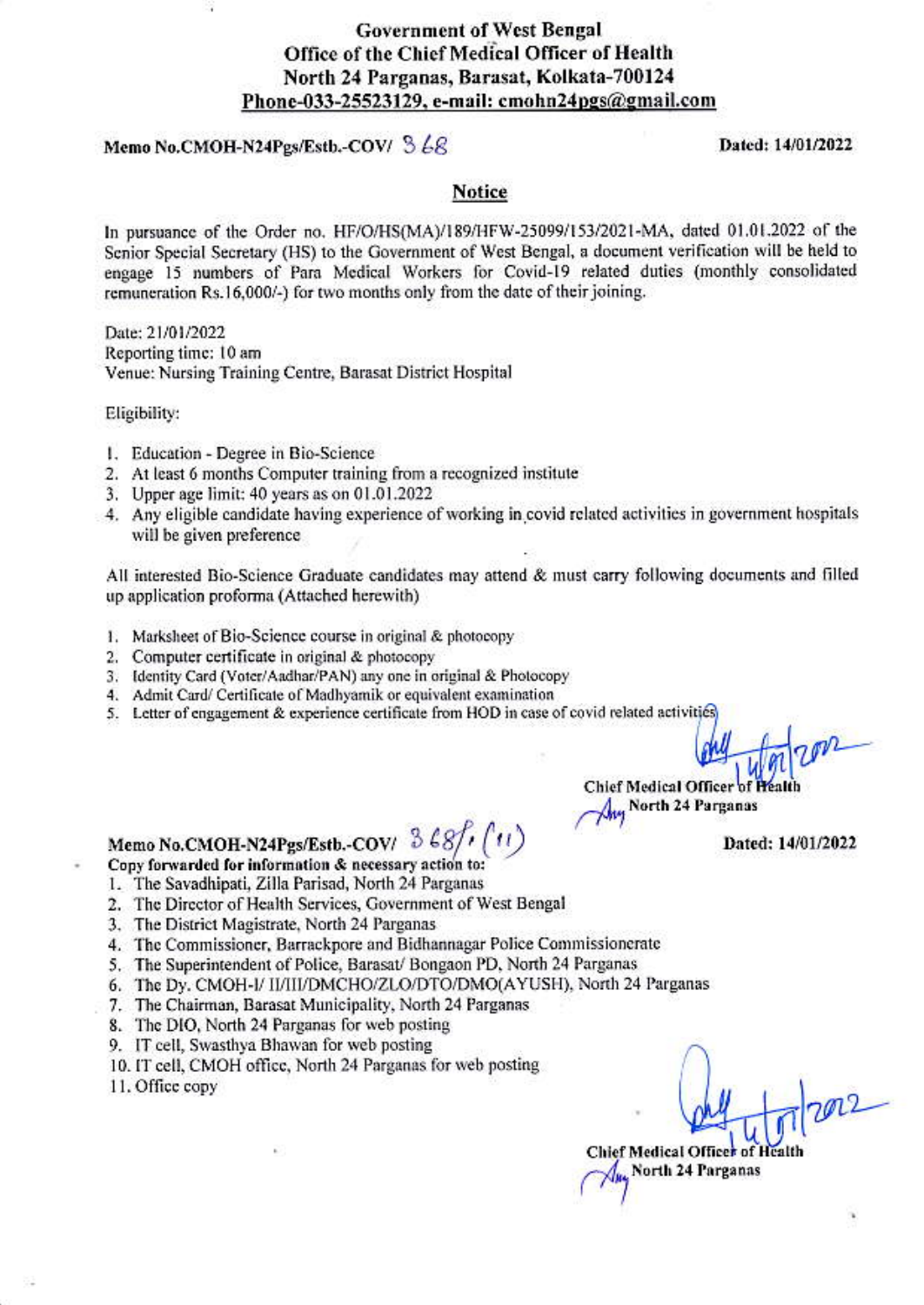#### **APPLICATION FORMAT.**

 $\rightarrow$ 

滁

¥

÷

품

 $\hat{K}$ 

|                | <b>APPLICATION FORMAT</b>                                |                                         |               |                                |                    |                |                   | Paste one           |               |
|----------------|----------------------------------------------------------|-----------------------------------------|---------------|--------------------------------|--------------------|----------------|-------------------|---------------------|---------------|
|                | ${\large \bf Application\ for\ the\ Post\ of\ } ``\quad$ |                                         |               |                                |                    |                |                   | photograph          | recent colour |
|                |                                                          |                                         |               |                                |                    |                |                   |                     |               |
| $\mathbf{1}$ . | Name of the Applicant                                    | ¢                                       |               |                                |                    |                |                   |                     |               |
| 2.             | Father's Name                                            | G.                                      |               |                                |                    |                |                   |                     |               |
| 3.             | <b>Permanent Address</b>                                 | a.                                      | Vill          | $\sim$                         |                    |                |                   |                     |               |
|                |                                                          | Y.                                      | Post          | - 69                           |                    |                |                   |                     |               |
|                |                                                          | Œ                                       | P.S.          | $\mathcal{C}(\mathcal{C})$     |                    |                |                   |                     |               |
|                |                                                          | it.                                     | Dist.         | $\mathcal{A}$                  |                    |                |                   |                     |               |
|                |                                                          | ÷.                                      | Pin           | 21                             |                    |                |                   |                     |               |
| 4.             | Date of Birth                                            | ÷.                                      |               |                                |                    |                |                   |                     |               |
| 5,             | Upper age limit as on<br>01.01.2022                      | 9                                       |               |                                |                    |                |                   |                     |               |
| 6.             | Sex                                                      | ä                                       | Male / Female |                                |                    |                |                   |                     |               |
| 7.             | <b>Caste Status</b>                                      | General / SC / ST / OBC-A / OBC-B<br>Ġ. |               |                                |                    |                |                   |                     |               |
| 8.             | Mobile Number                                            | $\cdot$                                 |               |                                |                    | õ              |                   |                     |               |
| 9.             | Email ID                                                 | 注文                                      |               |                                |                    | . .            |                   |                     |               |
| 10.            | Qualification                                            | 过                                       |               |                                |                    |                |                   |                     |               |
| SI.<br>No.     | <b>Educational Qualification</b>                         |                                         |               |                                | Year of<br>Passing | Total<br>Marks | Marks<br>Obtained | Additional<br>Marks | % of Marks    |
| Α              | Secondary                                                |                                         |               |                                |                    |                |                   |                     |               |
| B              | <b>Higher Secondary</b>                                  |                                         |               |                                |                    |                |                   |                     |               |
| C              | Graduation<br>(BA/B. Sc/B. Com/BCA)                      |                                         |               |                                |                    |                |                   |                     |               |
| D              | Post-Graduation                                          |                                         |               |                                |                    |                |                   |                     |               |
| Ë              | MBBS/Dental/ AYUSH/ Nursing                              |                                         |               |                                |                    |                |                   |                     |               |
|                |                                                          |                                         |               | <b>Technical Qualification</b> |                    |                |                   |                     |               |
| F              | Computer Degree / Diploma                                |                                         |               |                                |                    |                |                   |                     |               |
| G              | Diploma in Medical Laboratory<br>Technician (DMLT)/ BLMT |                                         |               |                                |                    |                |                   |                     |               |
| Н              | Other if any                                             |                                         |               |                                |                    |                |                   |                     |               |

entortem

 $\hat{\boldsymbol{\theta}}$